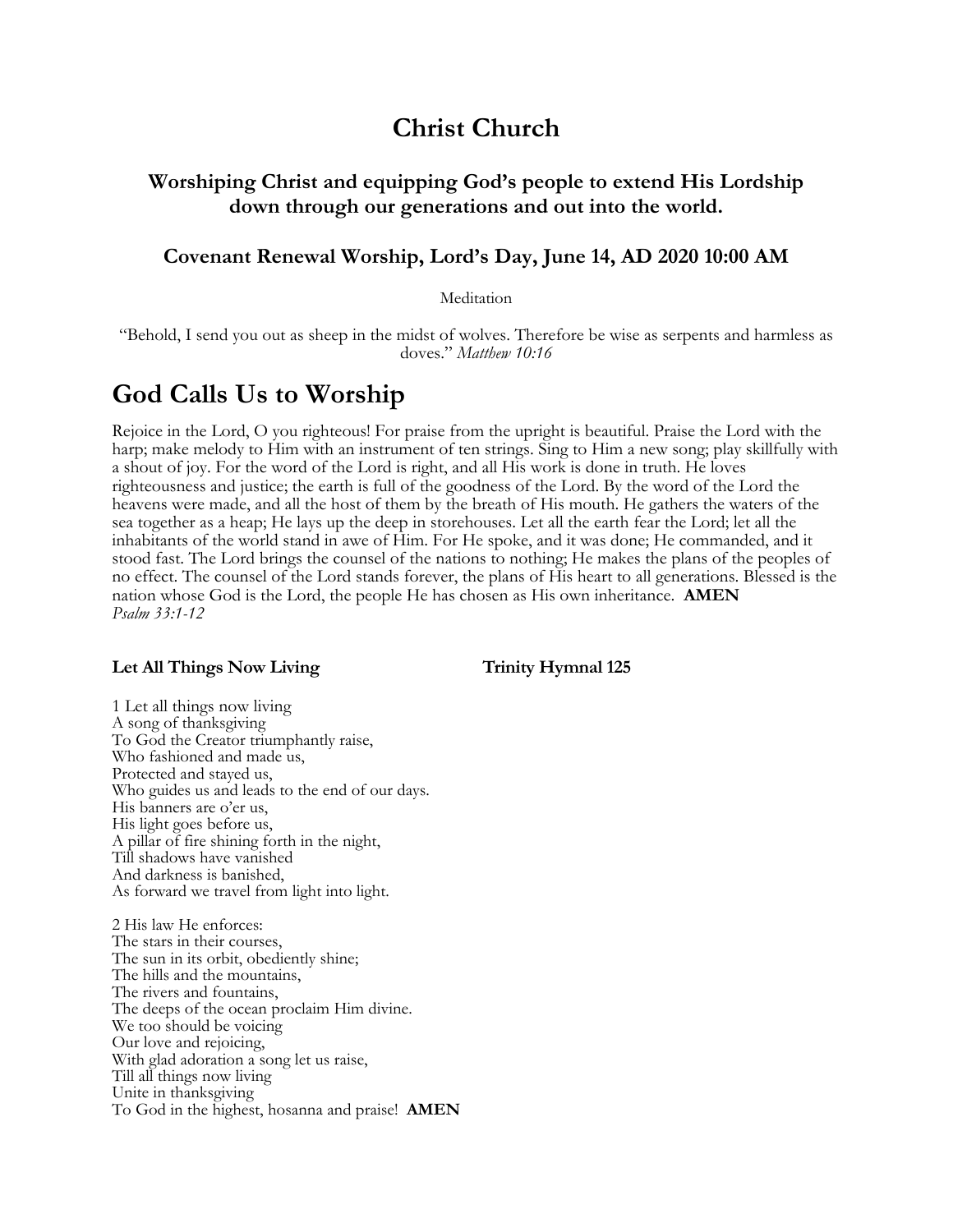# **Responsive Reading Psalm 2:1-6**

Leader: Why do the nations rage?

## **Congregation: And the people plot a vain thing?**

Leader: The kings of the earth set themselves.

**Congregation: And, the rulers take counsel together,**

# **ALL: Against the Lord and against His Anointed, saying,**

Leader: "Let us break their bonds in pieces."

## **Congregation: "And cast away their cords from us."**

Leader: He who sits in the heavens shall laugh.

# **Congregation: The Lord shall hold them in derision.**

Leader: Then He shall speak to them in His wrath.

## **Congregation: And distress them in His deep displeasure.**

**ALL: "Yet I have set My King on My holy hill of Zion." AMEN**

**Psalm 2** Book of Psalms for Singing

1 Why do heathen nations rage? Why do peoples folly mind? Kings of earth in plots engage, Rulers are in league combined; Then against Jehovah high, And against Messiah's sway, "Let us break their bands," they cry, "Let us cast their cords away."

2 But the Lord will scorn them all; He will laugh Who sits on high. Then His wrath will on them fall; Sore displeased He will reply: "Yet according to My will I have set My King to reign, And on Zion's holy hill My Anointed I'll maintain."

3 His decree I will make known: Unto me the Lord did say, "Thou art My beloved Son; I've begotten Thee this day. Ask of Me, and Thee I'll make Heir to earth and nations all; Them with iron Thou shalt break, Dashing them in pieces small."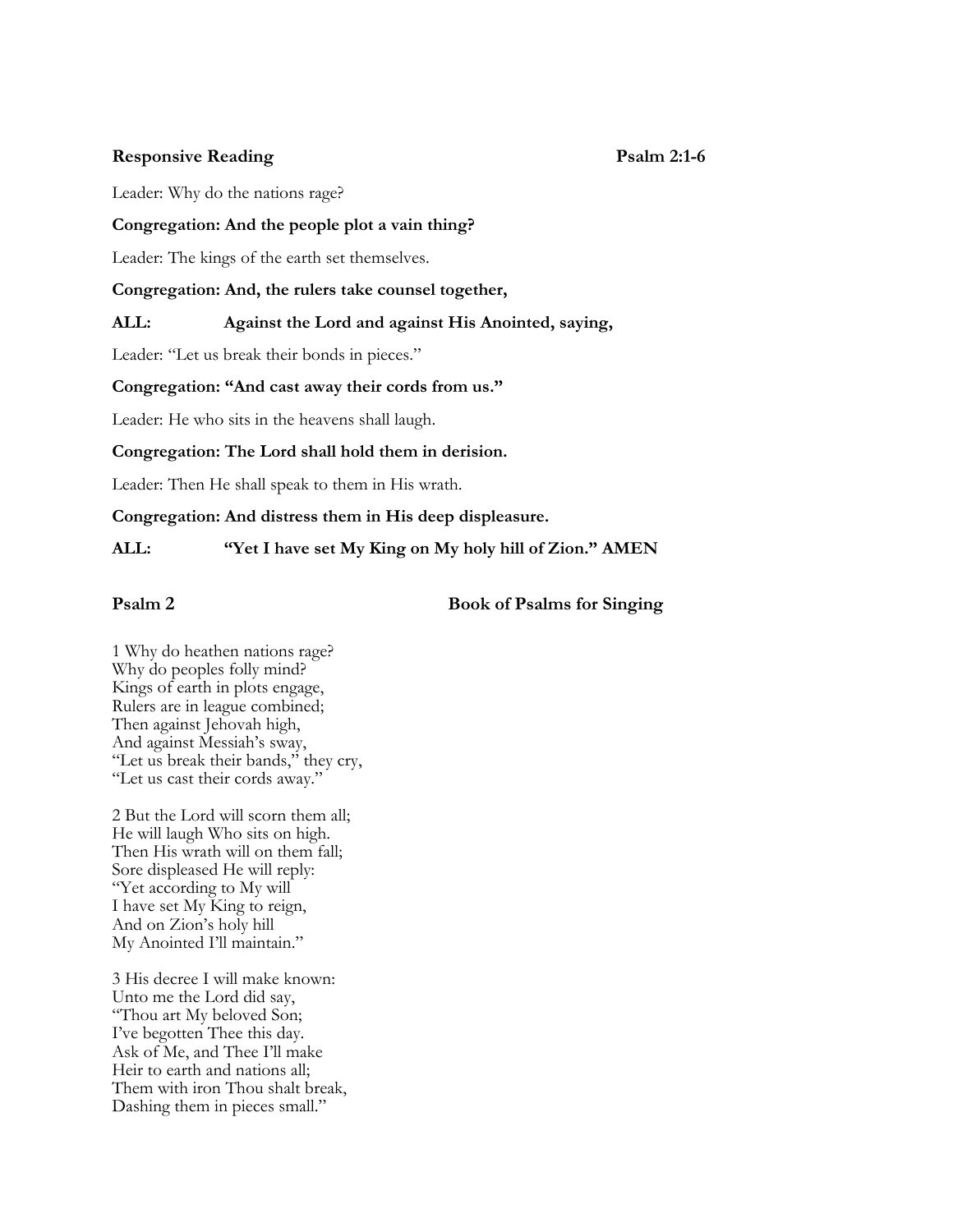4 Therefore, kings, be wise, give ear; Hearken, judges of the earth; Serve the Lord with godly fear; Mingle trembling with your mirth. Kiss the Son, His wrath to turn, Lest ye perish in the way, For His anger soon will burn. Blessed are all that on Him stay. **AMEN**

# **Confession of Sin**

"Look to Me, and be saved, all you ends of the earth! For I am God, and there is no other. I have sworn by Myself; the word has gone out of My mouth in righteousness, and shall not return, that to Me every knee shall bow, every tongue shall take an oath. He shall say, 'Surely in the Lord I have righteousness and strength. To Him men shall come, and all shall be ashamed who are incensed against Him. In the Lord all the descendants of Israel shall be justified, and shall glory.' " **AMEN** *Isaiah 45:22-25*

# **Silent Confession followed by Corporate Confession**

Leader: Let us confess our sins to Almighty God.

# **Congregation: Almighty and most merciful Father,**

**we have erred and strayed from Your ways like lost sheep. We have followed too much the devices and desires of our own hearts. We confess that we have sinned against You in thought, word, and deed, by what we have done, and by what we have left undone. We have not loved You with our whole heart; we have not loved our neighbors as ourselves. We are truly sorry and we humbly repent. For the sake of Your Son Jesus Christ, have mercy on us and forgive us; that we may delight in Your will and walk in Your ways, to the glory of Your Name. AMEN**

# **Assurance of Pardon**

Let nothing be done through selfish ambition or conceit, but in lowliness of mind let each esteem others better than himself. Let each of you look out not only for his own interests, but also for the interests of others. Let this mind be in you which was also in Christ Jesus, who, being in the form of God, did not consider it robbery to be equal with God, but made Himself of no reputation, taking the form of a bondservant, and coming in the likeness of men. And being found in appearance as a man, He humbled Himself and became obedient to the point of death, even the death of the cross. Therefore God also has highly exalted Him and given Him the name which is above every name, that at the name of Jesus every knee should bow, of those in heaven, and of those on earth, and of those under the earth, and that every tongue should confess that Jesus Christ is Lord, to the glory of God the Father. **AMEN** *Philippians 2:3-11*

Leader: Our sins are forgiven!

# **Congregation: Thanks be to God!**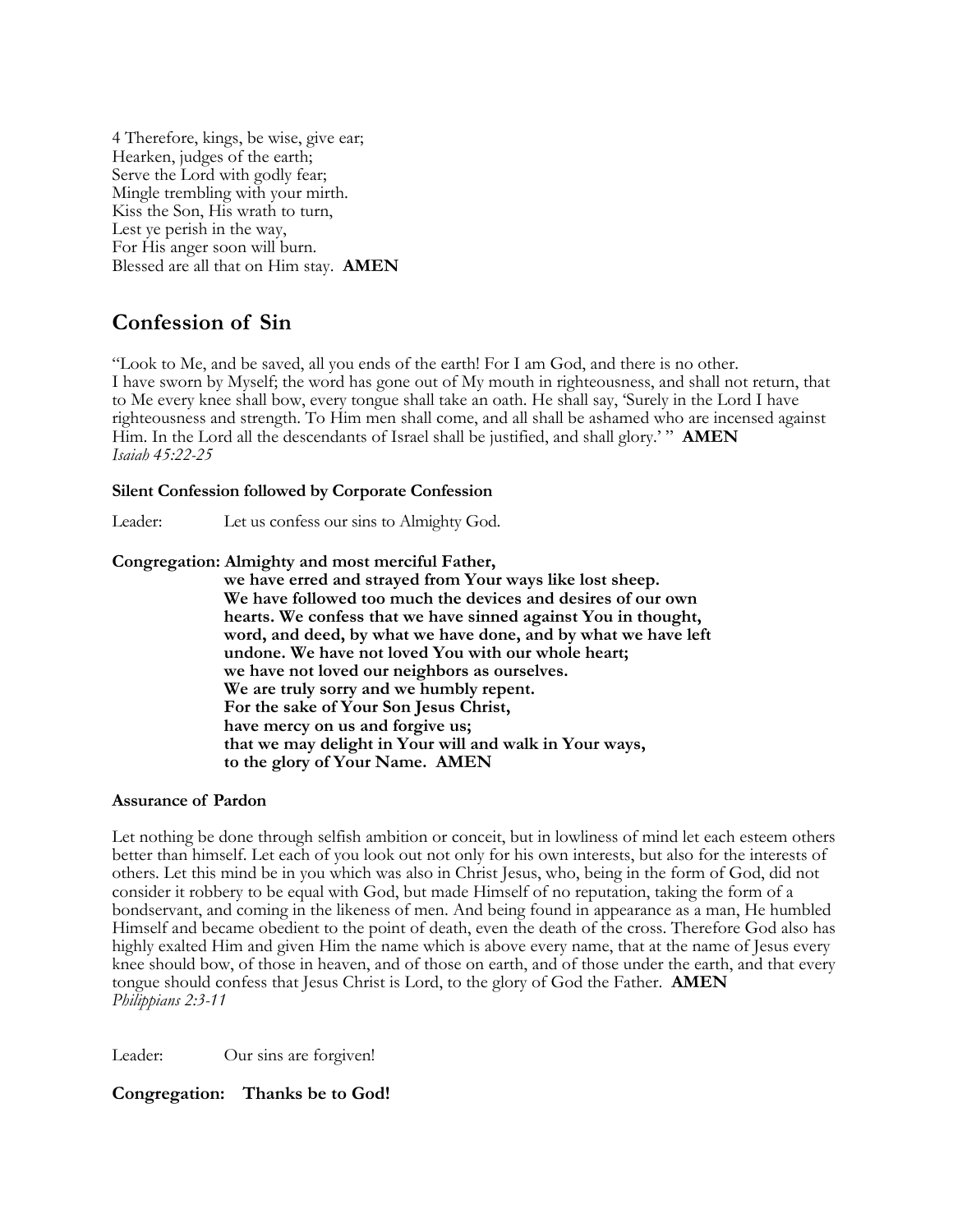# At the Name of Jesus Trinity Hymnal 163

1 At the name of Jesus ev'ry knee shall bow, Ev'ry tongue confess Him King of Glory now. 'Tis the Father's pleasure we should call Him Lord, Who from the beginning was the mighty Word.

2 At His voice creation sprang at once to sight, All the angel faces, all the hosts of light, Thrones and dominations, stars upon their way, All the heav'nly orders in their great array.

3 Humbled for a season to receive a name From the lips of sinners unto whom He came, Faithfully He bore it spotless to the last, Brought it back victorious, when from death He passed.

4 In your hearts enthrone Him; there let Him subdue All that is not holy, all that is not true: Crown Him as your Captain in temptation's hour: Let His will enfold you in its light and pow'r.

5 Brothers, this Lord Jesus shall return again, With His Father's glory, with His angel train; For all wreaths of empire meet upon His brow, And our hearts confess Him King of glory now. **AMEN**

## **Luther's Commentary on the Second Article of the Apostles Creed**

**Congregation: We believe that Jesus Christ —true God, Son of the Father from eternity, and true Man, born of the Virgin Mary—is our Lord. He has redeemed us, lost and condemned persons, saved us at great cost from sin, death, and the power of the devil, not with silver or gold, but with His holy and precious blood and His innocent suffering and death. All this He has done that we may be His own, live under Him in His kingdom, and serve Him in everlasting righteousness, innocence, and blessedness, just as He is risen from the dead and lives and rules eternally. This is most certainly true. AMEN**

## **Intercessory Prayer**

The Lord is my light and my salvation; whom shall I fear? The Lord is the strength of my life; of whom shall I be afraid? When the wicked came against me to eat up my flesh, my enemies and foes, they stumbled and fell. Though an army may encamp against me, my heart shall not fear; though war may rise against me, in this I will be confident. One thing I have desired of the Lord, that will I seek: that I may dwell in the house of the Lord all the days of my life, to behold the beauty of the Lord, and to inquire in<br>His temple. **AMEN**  $\frac{P\{Gamma\}}{2}$ His temple. **AMEN**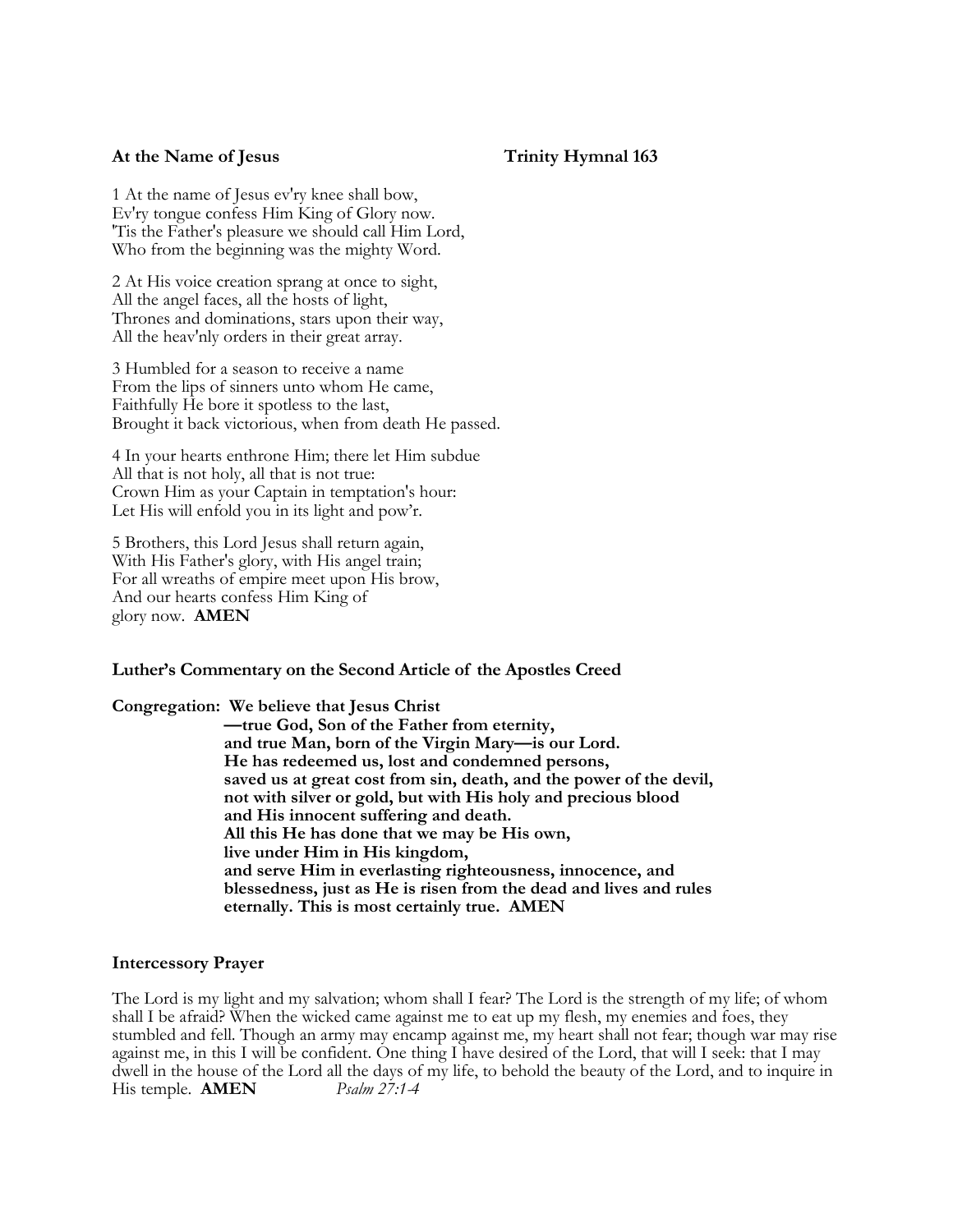Leader Prays

|  | Congregation: Our Father in heaven,                                |
|--|--------------------------------------------------------------------|
|  | Hallowed be Your name.                                             |
|  | Your kingdom come.                                                 |
|  | Your will be done on earth as it is in heaven.                     |
|  | Give us this day our daily bread.                                  |
|  | And forgive us our debts,                                          |
|  | As we forgive our debtors.                                         |
|  | And do not lead us into temptation,                                |
|  | But deliver us from the evil one.                                  |
|  | For Yours is the kingdom and the power and the glory forever. AMEN |

Doxology

# **God Consecrates Us with His Word**

The Reading of the Scriptures **Jonah 1:1-17**

Leader: The word of the Lord.

**Congregation: Thanks be to God!**

**Christ for a World in Crisis** *Justin Wallick*

# **Christ for the World We Sing Trinity Hymnal 447**

1 Christ for the world we sing; The world to Christ we bring With loving zeal; The poor and them that mourn, The faint and overborne, Sin-sick and sorrow-worn, Whom Christ doth heal.

2 Christ for the world we sing; The world to Christ we bring With fervent pray'r; The wayward and the lost, By restless passions tossed, Redeemed at countless cost From dark despair.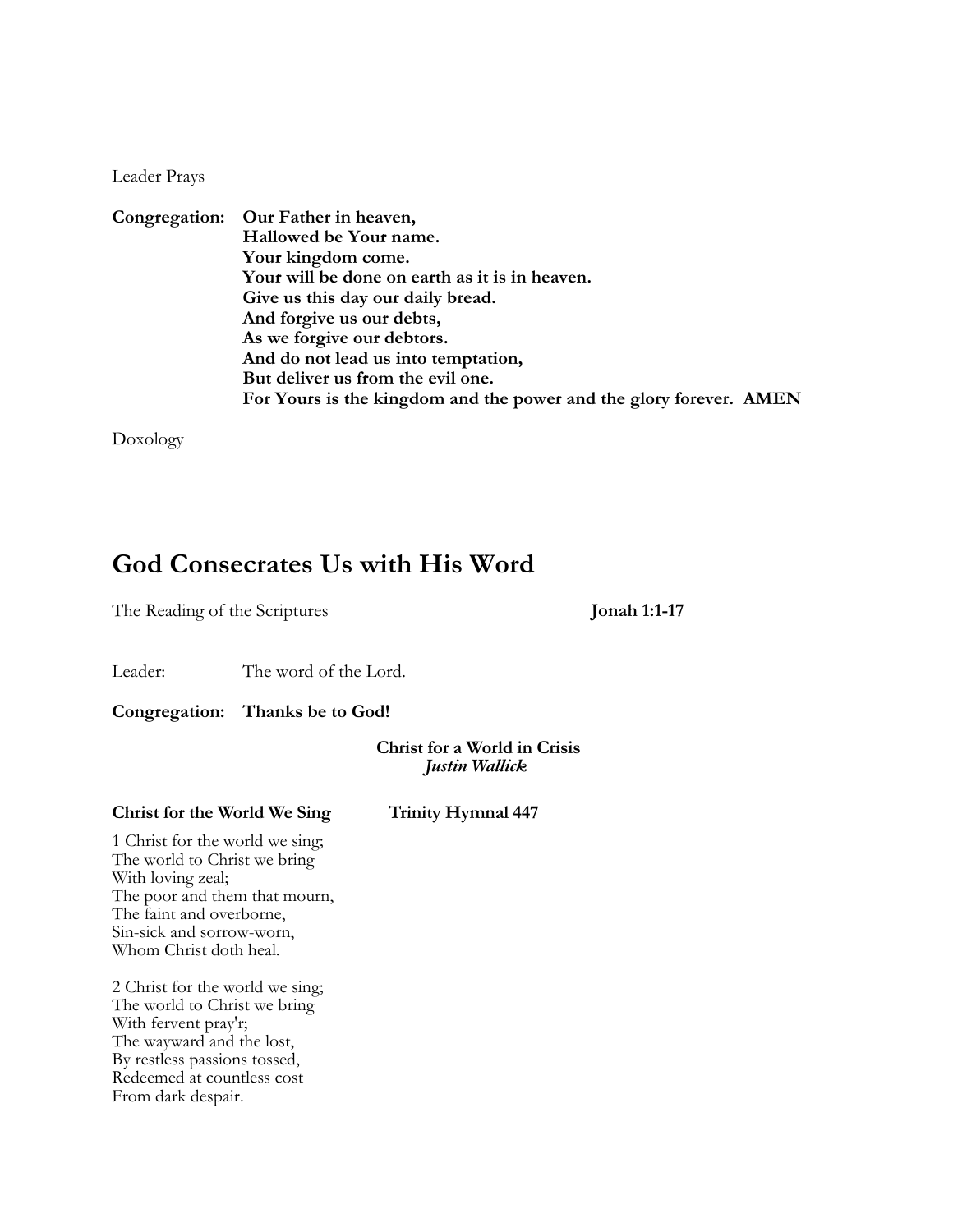3 Christ for the world we sing; The world to Christ we bring With one accord; With us the work to share, With us reproach to dare, With us the cross to bear, For Christ our Lord.

4 Christ for the world we sing; The world to Christ we bring With joyful song; The newborn souls whose days, Reclaimed from error's ways, Inspired with hope and praise To Christ belong. **AMEN**

# **God Communes With Us**

Elder: God is good!

## **Congregation: All the time!**

Elder: Let us give thanks to the Lord our God. Let us pray.

**Congregation: O Lord our God, thank you for lifting our heads, raising us up, and seating us at this Your table as royal sons and daughters of Your kingdom. Thank you for the grace that is given here. Thank you for this reminder of our redemption, this food for our faith, and this hope for our future. Fix our eyes on the One who invites us here and gives Himself to us that we may feed on and with Him. May we eat this bread with joy and drink this wine with a merry heart knowing that God has already accepted our works. May we taste and see that the Lord is good. AMEN**

## **The Sacrament of the Lord's Supper**

## **Rejoice, Ye Pure in Heart Trinity Hymnal 604**

1 Rejoice, ye pure in heart, Rejoice, give thanks, and sing: Your festal banner wave on high, The cross of Christ your King.

*Refrain:* Rejoice, rejoice, Rejoice, give thanks, and sing.